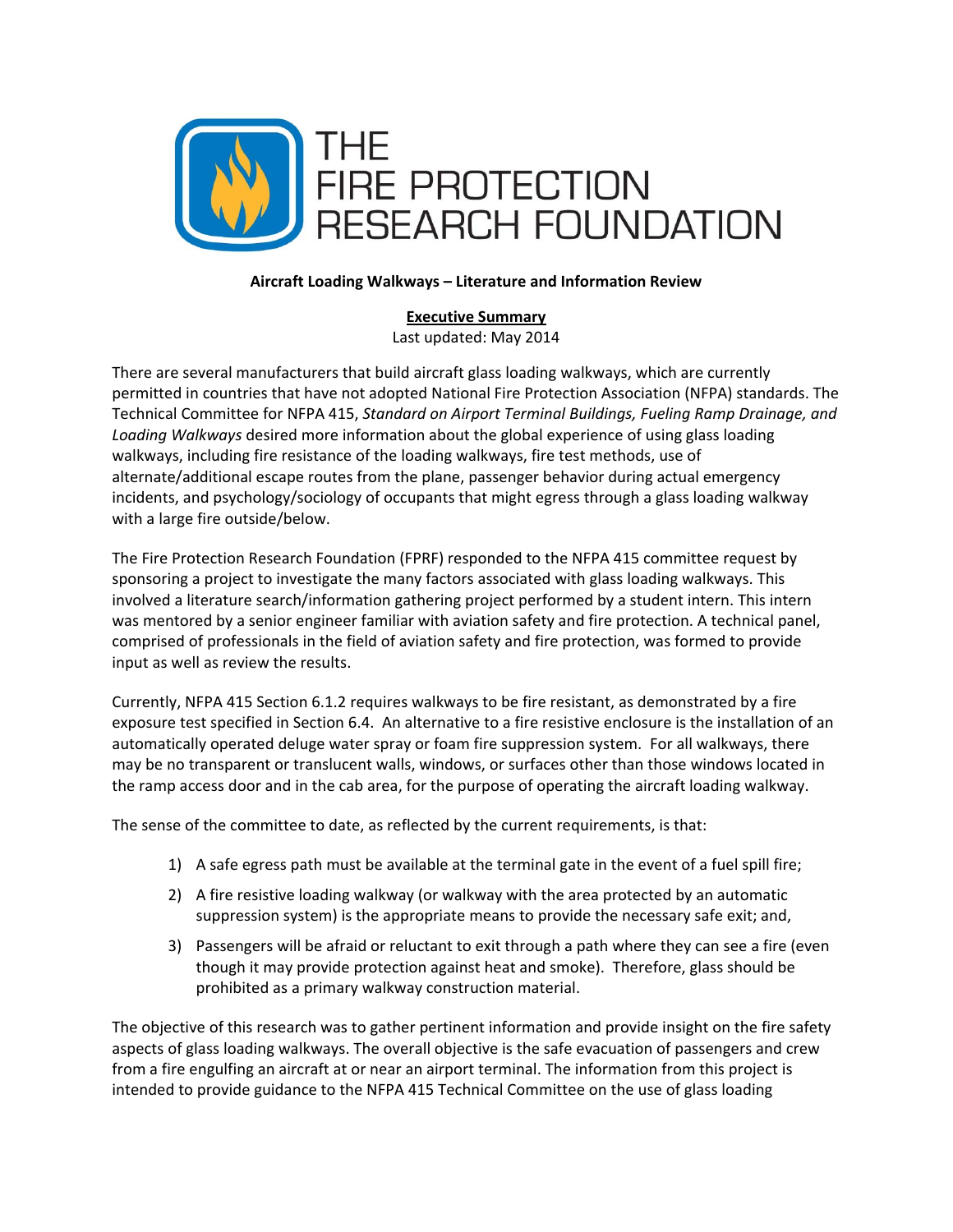walkways and may be used as the technical basis for the continued prohibition or future inclusion of glass loading walkways in the standard. Ultimately, the information was gathered to support or disprove the following null hypothesis: Current requirements which restrict the use of glass in constructing aircraft loading walkways do not significantly impact the probability of safe evacuation from the aircraft. Aircraft and airport operations are considered, along with the impact of building and fire codes applicable to airports.

The scope of this project provides information directly related to the construction of both traditional and glass loading walkways, a review of fire history, a discussion of the loading walkway as a means of egress, and the psychological impacts occupants may experience while using the loading walkway as a means of egress during a fire event. A literature search of relevant information that addresses these topics was performed.

The following findings were the result of this project:

- 1) The NFPA 415 committee is concerned that emergency evacuation will be impeded if exiting passengers can see a fire, if glass is used in a loading walkway.
- 2) A performance based approach can be applied to this situation. The current NFPA 415 provides much of the basis for this performance (5‐minute fire resistance). The missing information is the reaction of passengers to visible fire when evacuating an aircraft.
- 3) In current NFPA 415 fire test requirements, the fire threat to wall assemblies is nonconservative, and there are no criteria for explicitly limiting smoke obscuration.
- 4) Glass loading walkways are widely available and used throughout the world. They can be designed to meet the NFPA 415 fire test requirements.
- 5) Fire loss events of aircraft at or near the gate were identified. Except where fire/smoke has penetrated the fuselage, all occupants in identified incidents involving aircraft at or near the gate have successfully evacuated the aircraft, using the primary walkway or secondary exits (overwing or slide exits).
- 6) There is no US building/fire code, FAA, or other regulatory provision to require fire resistive loading walkways in accordance with NFPA 415. It is believed that most enclosed walkways in the US comply with NFPA 415.
- 7) Some operators intentionally discharge passengers directly to the ramp area via unprotected stairs/walkways. There is no regulatory prohibition for this. The fire resistive integrity of walkways are routinely compromised by airport operations. There is no consistency in the level of protection provided to aircraft passengers boarding or deplaning an aircraft.
- 8) A minimum of one exit pathway, staffed by a trained flight attendant, must be available any time passengers are on board an aircraft. Should the loading walkway be blocked, secondary exits are available through overwing door exits (passenger‐operated) or floor level exits (requiring flight attendant assistance to re‐arm the evacuation slide).
- 9) The FAA requires flight attendant/crew training for emergency evacuation situations. Crew response, instructions, and assertiveness is important.
- 10) Timely ARFF response is an important element to passenger safety for aircraft parked at the gate.